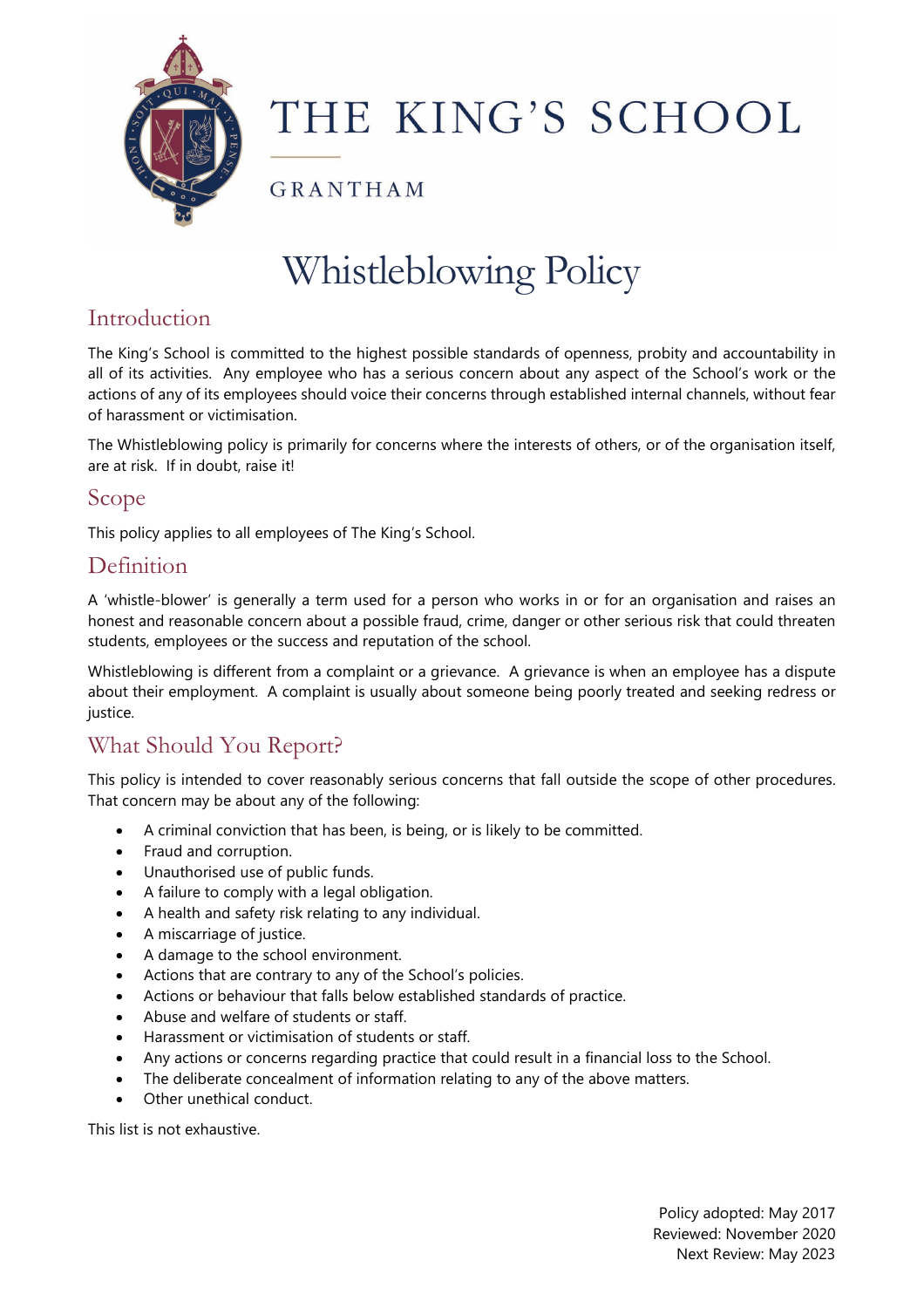# The Legal Background

The Public Interest Disclosure Act amended by the Enterprise and Regulatory Reform Act protects employees against detrimental treatment or dismissal as a result of any disclosure of normally confidential information in the interests of the public.

If you are unsure whether to use this policy or you want independent advice at any stage, you are advised to contact the independent charity Public Concern at Work https://protect-advice.org.uk/.

#### Anonymous or Untrue Allegations

The School does not encourage anonymous reporting as the concerns are more difficult to investigate. Anonymous referrals will be considered at the discretion of the Head Master or Chair of Governors. This discretion will be based on the:

- Seriousness of the issue raised.
- Credibility of the concern.
- Likelihood of confirming the allegation from an attributable source.
- Evidence base.

It may be that school investigations do not confirm your allegation. All concerns will be taken seriously. No action will be taken against you if you have raised a concern in the genuine belief that it is, or may be, true.

If the School find that you have maliciously made a false allegation we will act and you will not be eligible for protection under the Public Interest Disclosure Act.

#### How to Raise A Concern

As soon as you become reasonably concerned you should first raise the issue with the Head Master, unless he is the potential transgressor, in which case write to the Chair of Governors.

Concerns may be raised orally or in writing. Employees who wish to make a written report should use the following format:

- The background and history of the concern (giving the relevant dates).
- The reason why they are particularly concerned about the situation.
- Name the individuals against whom the allegations are made.

If the concern is raised verbally, then the person receiving the information should put in writing an outline of the matters raised and this should be confirmed in writing to the employee. This should be done within ten working days.

#### How Will The Head Master or The Chair of Governors Respond?

Once a concern is raised the Head Master or Chair of Governors will appoint an appropriate manager to investigate [the "investigating officer"]. The Head Master or Chair of Governors will determine whether the matter constitutes a disclosure or whether it should be dealt with under another procedure [you will be informed of this].

When you raise the concern you may be asked how you think the concern(s) might best be resolved.

If the matter is dealt with under the Whistleblowing policy then you will then be informed of the name of the investigating officer. If the matter relates to the Head Master, the Chair of Governors will appoint the investigating officer. Due to the nature of the disclosure the Head Master may appoint an independent external investigator to look into the matter. If the matter relates to the Head Master, then decisions for proceeding will be made by the Chair of Governors.

You will be informed in writing of the process to be followed. Please note, however, that we may not be able to tell you the precise action to be taken where this would infringe a duty of confidence owned by the school to someone else.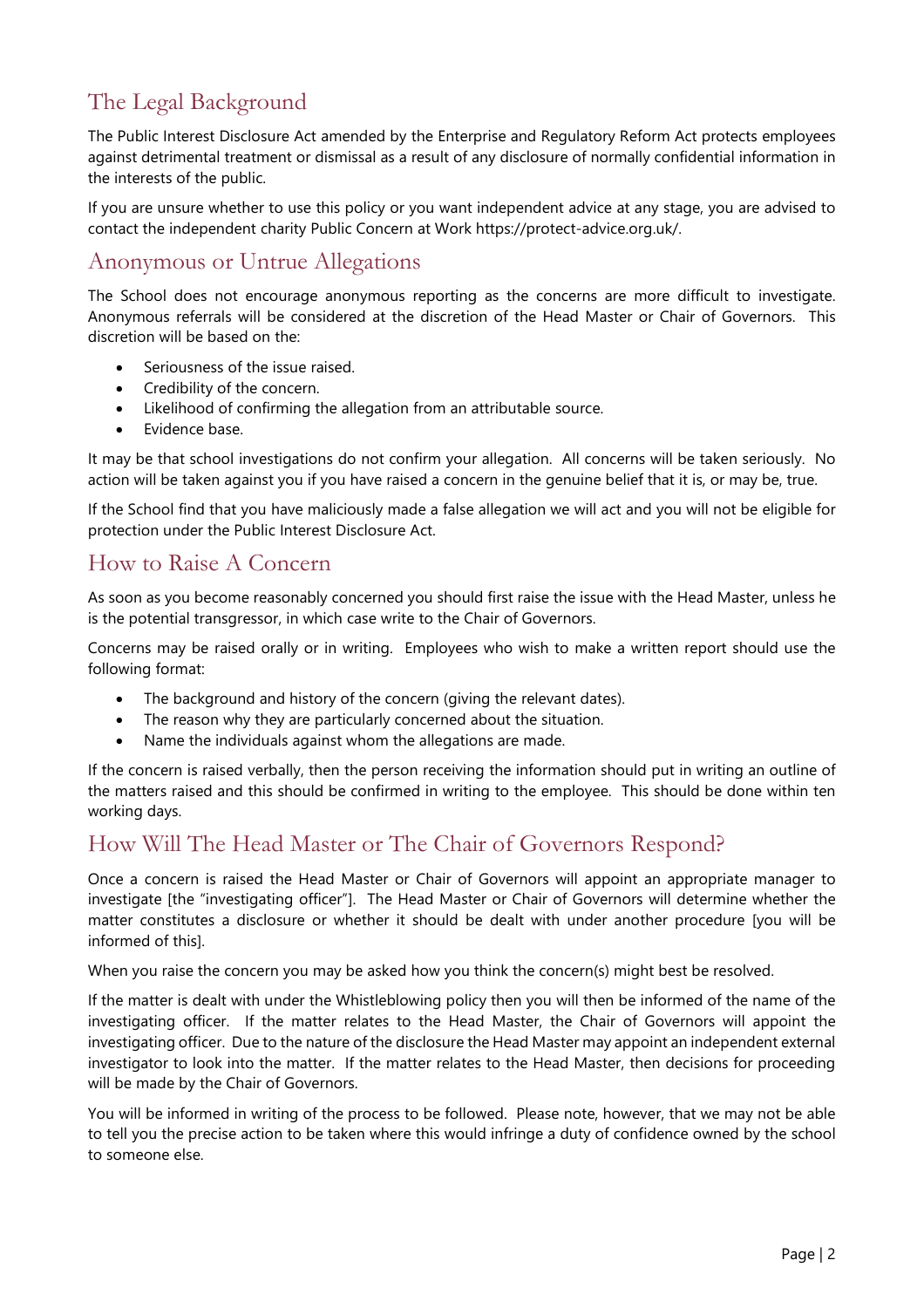The Head Master or Chair of Governors will also inform any employee against whom allegations are made of the allegations. This will normally be done in writing within ten working days. However this may be delayed if it is likely to jeopardise the investigation.

#### Handling A Disclosure

The investigating manager will be responsible for deciding whether there are grounds for proceeding further with the case. Potential action that the investigating manager could take includes a clarification of the facts, a more formal investigation or the employee may be advised that the matter is better dealt with under another policy.

Where appropriate, the matters raised may:

- Be investigated by the investigating officer or internal auditors.
- Be referred to the police.
- Be referred to the external auditor.
- Form the subject of an independent inquiry.

This will be determined by the investigating manager in conjunction with the Head Master or The Chair of Governors. Within two weeks of a concern being raised, the investigating officer will write to both parties:

- Indicating how the School proposes to deal with the matter, and where an internal investigation is to take place giving an estimate of how long it will take to provide a full response.
- Indicating whether further investigations will take place and if not, why not.

Any internal investigation should take no longer than three months to complete from the date of receipt of original disclosure. As part of the investigation, the investigation manager will decide:

- Whether disciplinary action be taken.
- Whether changes should be recommended to any School procedure.
- Whether any other action should be recommended.

These will be detailed in a final report

The investigating officer will send a copy of the final report, including recommendations, to the Head Master or Chair of Governors who will consider the recommendations and determine what action, if any, to take. The investigating officer will also give a response in writing to the employee who made the disclosure as soon as possible after the completion of the investigation. This response will include the outcome of the investigation and what action, if any, is to be taken, although precise details may not be given where there are legal constraints, or it would infringe a duty of confidence owed by us to someone else or where there are business reasons for not doing so.

The individual who is subject to the disclosure will also be informed of the outcome in writing and what action, if any, is to be taken as soon as possible after the completion of the investigation.

If the individual who made the disclosure does not feel that the matter has been dealt with appropriately, they may either use the grievance procedure to complain about how the matter has been dealt with or report the matter to an external agency such as:

- The local member of parliament.
- National Audit Office.
- Health and Safety Executive.
- A relevant professional body or regulatory organisations.
- The Police.
- The charity Public Concern at Work.

Any employee who is subject to any action following the outcome of an investigation will have the opportunity to present their case and appeal under any formal procedure which is being conducted against them.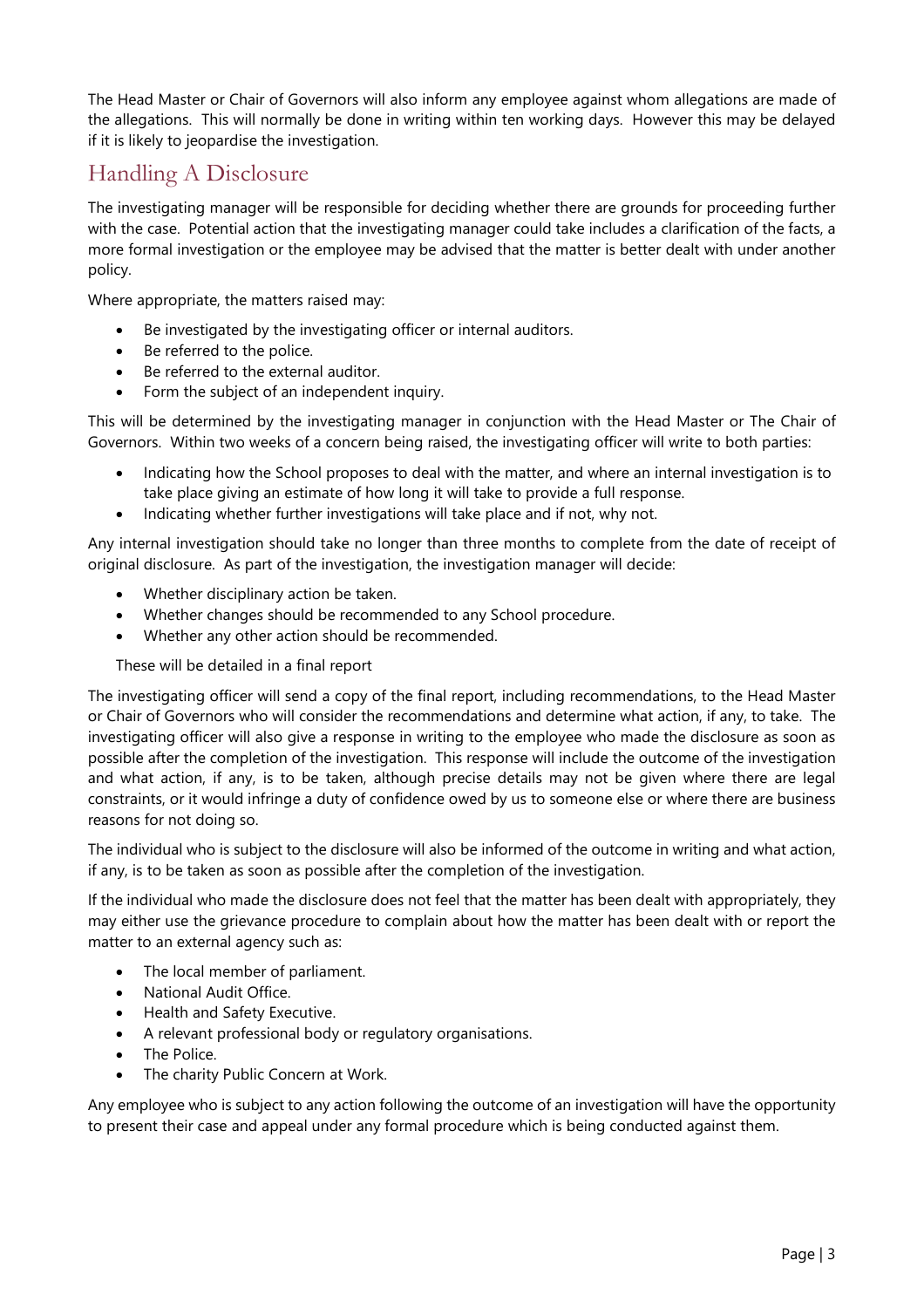| <b>Timescales Action</b>                                                                                                                                                                                               | Timescale                                        | By Who                                                           |
|------------------------------------------------------------------------------------------------------------------------------------------------------------------------------------------------------------------------|--------------------------------------------------|------------------------------------------------------------------|
| Written acknowledgement of disclosure made in<br>writing or if received verbally, including an outline<br>of process to be followed.                                                                                   | Within 10 working days.                          | Person who receives the disclosure -<br>the receiving manager.   |
| Confirm in writing to the person complained of<br>that a disclosure has been received and that it is<br>being considered. Outline the process to be<br>followed.                                                       | Within 10 working days.                          | Person who receives the disclosure $-$<br>the receiving manager. |
| Confirmation of whether the matter is to be<br>investigated, and if so, how it will be investigated.<br>Letters sent to employee and person complained<br>0.                                                           | Within four weeks of<br>receipt of disclosure.   | Person appointed to investigate -<br>the investigating officer.  |
| Written confirmation of outcome of investigation<br>and action to be taken. Report sent to Head<br>Master recommendations and determines what<br>action to take. Letters sent to employee and<br>person complained of. | Within three months of<br>receipt of disclosure. | Person appointed to investigate -<br>the investigating officer.  |

While the investigating officer will need to adhere to the timescales indicated, the nature of some serious concerns may require the investigation to take longer than three months. In these circumstances all parties will be kept informed as to progress.

# What Safeguards are there for the Person Raising the Concern?

The Governing Body will not tolerate any harassment or victimisation and will take appropriate action to protect employees who raise a concern in good faith.

Any investigation into allegations of potential malpractice will not influence or be influenced by any disciplinary or redundancy procedures already taking place concerning the employee.

No action will be taken against anyone who makes an allegation in good faith, reasonably believing it to be true, even if the allegation is not subsequently confirmed by the investigation.

Every effort will be made to ensure confidentiality as far as this is reasonably practical.